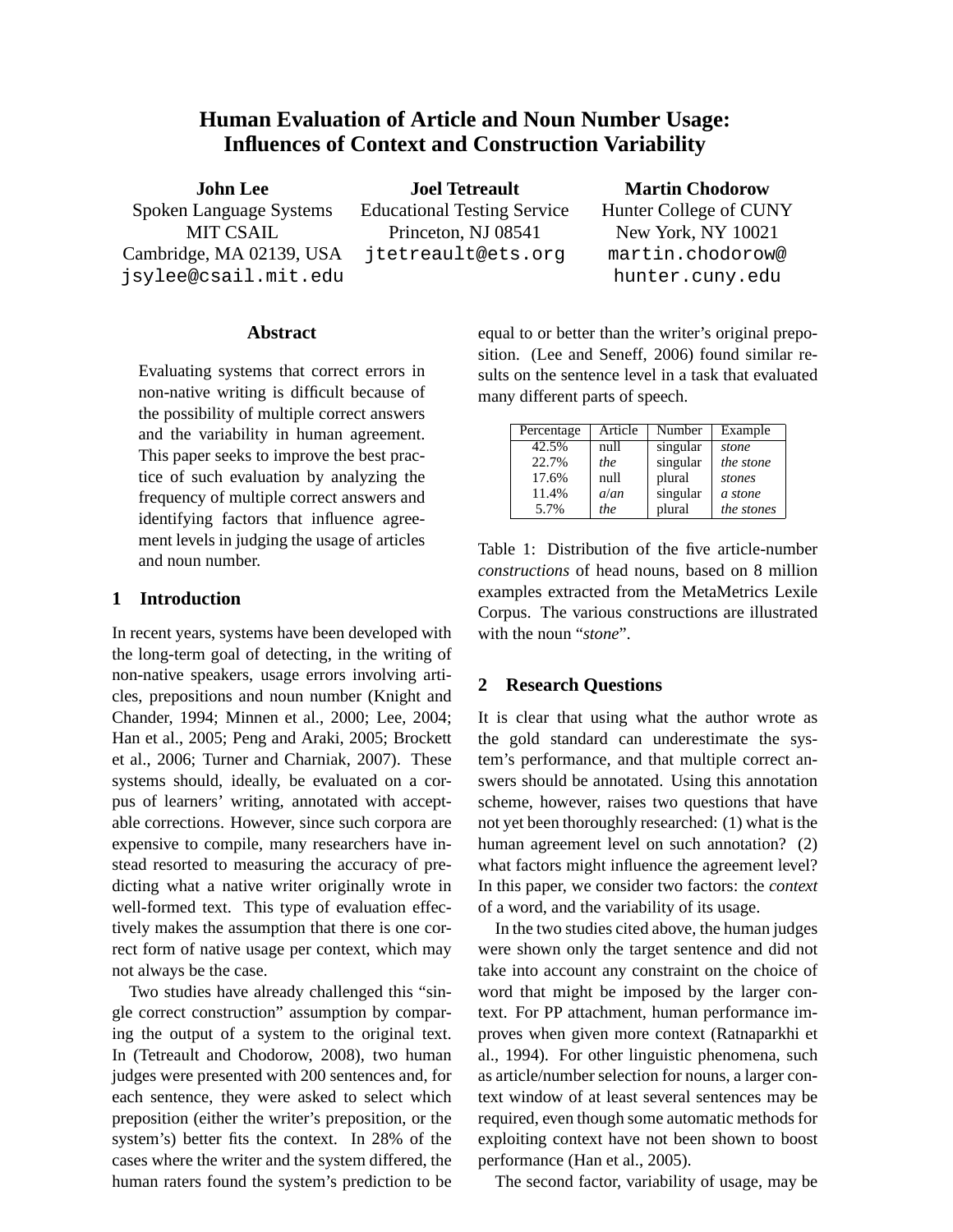Three years ago John Small, a sheep farmer in the Mendip Hills, read an editorial in his local newspaper which claimed that foxes never killed lambs. **He drove down to the paper's office and presented** [?]**, killed the night before, to the editor.**

|            | NO-CONTEXT | <b>IN-CONTEXT</b> |
|------------|------------|-------------------|
| lamb:      | no         | no                |
| a lamb:    | yes        | yes*              |
| the lamb:  | yes        | no                |
| lambs:     | yes        | yes               |
| the lambs: | yes        | no                |

Table 2: An example of a completed annotation item.

expressed as the entropy of the distribution of the word's constructions. Table 1 shows the overall distribution of five article/number constructions for head nouns, i.e. all permissible combinations of number (*singular* or *plural*), and article ("*a/an*", "*the*", or the "*null article*"). A high entropy noun such as "*stone*" can appear freely in all of these, **either as a count noun or a non-count noun**. This contrasts with a low entropy noun such as "*pollution*" which is mostly limited to two construction types ("*pollution*" and "*the pollution*").

In this paper, we analyze the effects of varying context and noun entropy on human judgments of the acceptability of article-number constructions. As a result of this study, we hope to advance the best practice in annotation for evaluating error detection systems. §3 describes our annotation task. In §4, we test the "single correct construction" assumption for article and noun number. In §5, we investigate to what extent context and entropy constrain the range of acceptable constructions and influence the level of human agreement.

### **3 Annotation Design**

#### **3.1 Annotation Scheme**

Two native speakers of English participated in an annotation exercise, which took place in two stages: NO-CONTEXT and IN-CONTEXT. Both stages used a common set of sentences, each containing one noun to be annotated. That noun was replaced by the symbol [?], and the five possible *constructions*, as listed in Table 1, were displayed below the sentence to be judged.

In the NO-CONTEXT stage, only the sentence in question and the five candidate constructions (i.e., the bolded parts in Table 2) were shown to the raters. They were asked to consider each of the five constructions, and to select yes if it would

|          | null |     | the       |               |
|----------|------|-----|-----------|---------------|
|          |      |     | anaphoric | not anaphoric |
| singular |      |     |           |               |
| plural   |      | n/a |           |               |

Table 3: For each noun, two sentences were selected from each configuration of number, article and anaphor.

yield a good sentence *in some context*, and no otherwise<sup>1</sup>.

The IN-CONTEXT stage began after a few days' break. The raters were presented with the same sentences, but including the context, which consisted of the five preceding sentences, some of which are shown in Table 2. The raters were again asked to select yes if the choice would yield a good sentence *given the context*, and no otherwise. Among the yes constructions, they were asked to mark with an asterisk (yes\*) the construction(s) most likely to have been used in the original text.

#### **3.2 Annotation Example**

In Table 2, "*lambs*" are mentioned in the context, but only in the generic sense. Therefore, the [?] in the sentence must be indefinite, resulting in yes for both "*a lamb*" and "*lambs*". Of these two constructions, the singular was judged more likely to have been the writer's choice.

If the context is removed, then the [?] in the sentence could be anaphoric, and so "*the lamb*" and "*the lambs*" are also possible. Finally, regardless of context, the null singular "*lamb*" is not acceptable.

## **3.3 Item Selection**

All items were drawn from the Grade 10 material in the 2.5M-sentence MetaMetrics Lexile corpus. To avoid artificially inflating the agreement level, we excluded noun phrases whose article or number can be predicted with very high confidence, such as proper nouns, pronouns and non-count nouns. Noun phrases with certain words, such as non-article determiners (e.g., *this car*), possessive pronouns (e.g., *his car*), cardinal numbers (e.g., *one car*) or quantifiers (e.g., *some cars*), also fall into this category. Most of these preclude the articles *a* and *the*.

<sup>1</sup>Originally, a third response category was offered to the rater to mark constructions that fell in a grey area between yes and no. This category was merged with yes.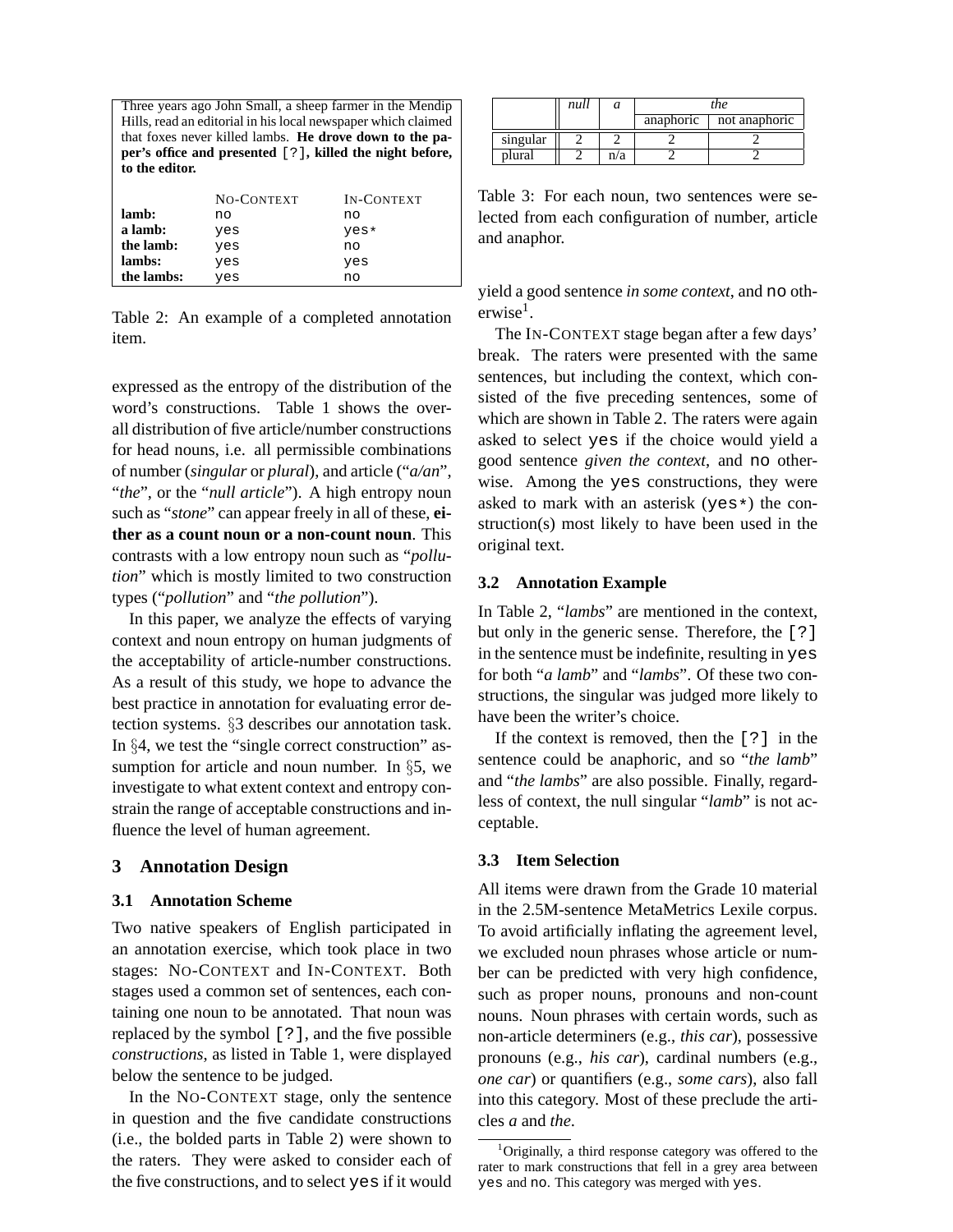| Rater | NO-CONTEXT |       | <b>IN-CONTEXT</b> |       |
|-------|------------|-------|-------------------|-------|
|       | yes        | no    | yes               | no    |
| R 1   | 62.4%      | 37.6% | 29.3%             | 70.7% |
| R2    | 51.8%      | 48.2% | 39.2%             | 60.8% |

Table 4: Breakdown of the annotations by rater and by stage. See §4 for a discussion.

Once these easy cases were filtered out, the head nouns in the corpus were divided into five sets according to their dominant construction. Each set was then ranked according to the entropy of the distribution of their constructions. *Low entropy* typically means that there is one particular construction whose frequency dwarfs the others', such as the singular definite for "*sun*". *High entropy* means that the five constructions are more evenly represented in the corpus; these are mostly generic objects that can be definite or indefinite, singular or plural, such as "*stone*". For each of the five constructions, the three nouns with the highest entropies, and three with the lowest, were selected. This yielded a total of 15 "high-entropy" and 15 "low-entropy" nouns.

For each noun, 14 sentences were drawn according to the breakdown in Table 3, ensuring a balanced representation of the article and number used in the original text, and the presence of anaphoric references<sup>2</sup>. A total of 368 items<sup>3</sup> were generated.

### **4 Multiple Correct Constructions**

We first establish the reliability of the annotation by measuring agreement with the original text, then show how and when multiple correct constructions can arise. All results in this section are from the IN-CONTEXT stage.

Since the items were drawn from well-formed text, each noun's original construction should be marked yes. The two raters assigned yes to the original construction 80% and 95% of the time, respectively. These can be viewed as the upper bound of system performance if we assume there can be only one correct construction. A stricter ceiling can be obtained by considering how often the yes  $\star$  constructions overlap with the orig-

|               |     | NO-CONTEXT |     | <b>IN-CONTEXT</b> |
|---------------|-----|------------|-----|-------------------|
| $R1:$ $R2:$ - | yes | no         | yes | no                |
| ves           | 846 | 302        | 462 | 77                |
| no            | 108 | 584        | 260 | 1041              |

Table 5: The confusion tables of the two raters for the two stages.

inal one<sup>4</sup>. The yes  $*$  items overlapped with the original 72% and 83% of the time, respectively. These relatively high figures serve as evidence of the quality of the annotation.

Both raters frequently found more than one valid construction — 18% of the time if only considering yes\*, and 49% if considering both yes and yes\*. The implication for auto-The implication for automatic system evaluation is that one could potentially underestimate a system's performance by as much as 18%, if not more. For both raters, the most frequent combinations of yes\* constructions were {*null-plural*,*the-plural*}, {*asingular*,*the-singular*}, {*a-singular*,*null-plural*}, and {*the-singular*,*the-plural*}. From the standpoint of designing a grammar-checking system, a system should be less confident in proposing change from one construction to another within the same construction pair.

# **5 Sources of Variation in Agreement**

It is unavoidable for agreement levels to be affected by how accepting or imaginative the individual raters are. In the NO-CONTEXT stage, Rater 1 awarded more yes's than Rater 2, perhaps attributable to her ability to imagine suitable contexts for some of the less likely constructions. In the IN-CONTEXT stage, Rater 1 used yes more sparingly than Rater 2. This reflects their different judgments on where to draw the line among constructions in the grey area between acceptable and unacceptable.

We have identified, however, two other factors that led to variations in the agreement level: the amount of context available, and the distribution of the noun itself in the English language. Careful consideration of these factors should lead to better agreement.

**Availability of Context** As shown in Table 4, for both raters, the context sharply reduced the number of correct constructions. The confusion tables

<sup>&</sup>lt;sup>2</sup>For practical reasons, we have restricted the study of context to *direct anaphoric references*, i.e., where the same head noun has already occurred in the context.

<sup>&</sup>lt;sup>3</sup>In theory, there should be 420 items, but some of the configurations in Table 3 are missing for certain nouns, mostly the low-entropy ones.

 ${}^{4}$ Both raters assigned yes  $*$  to an average of 1.2 constructions per item.